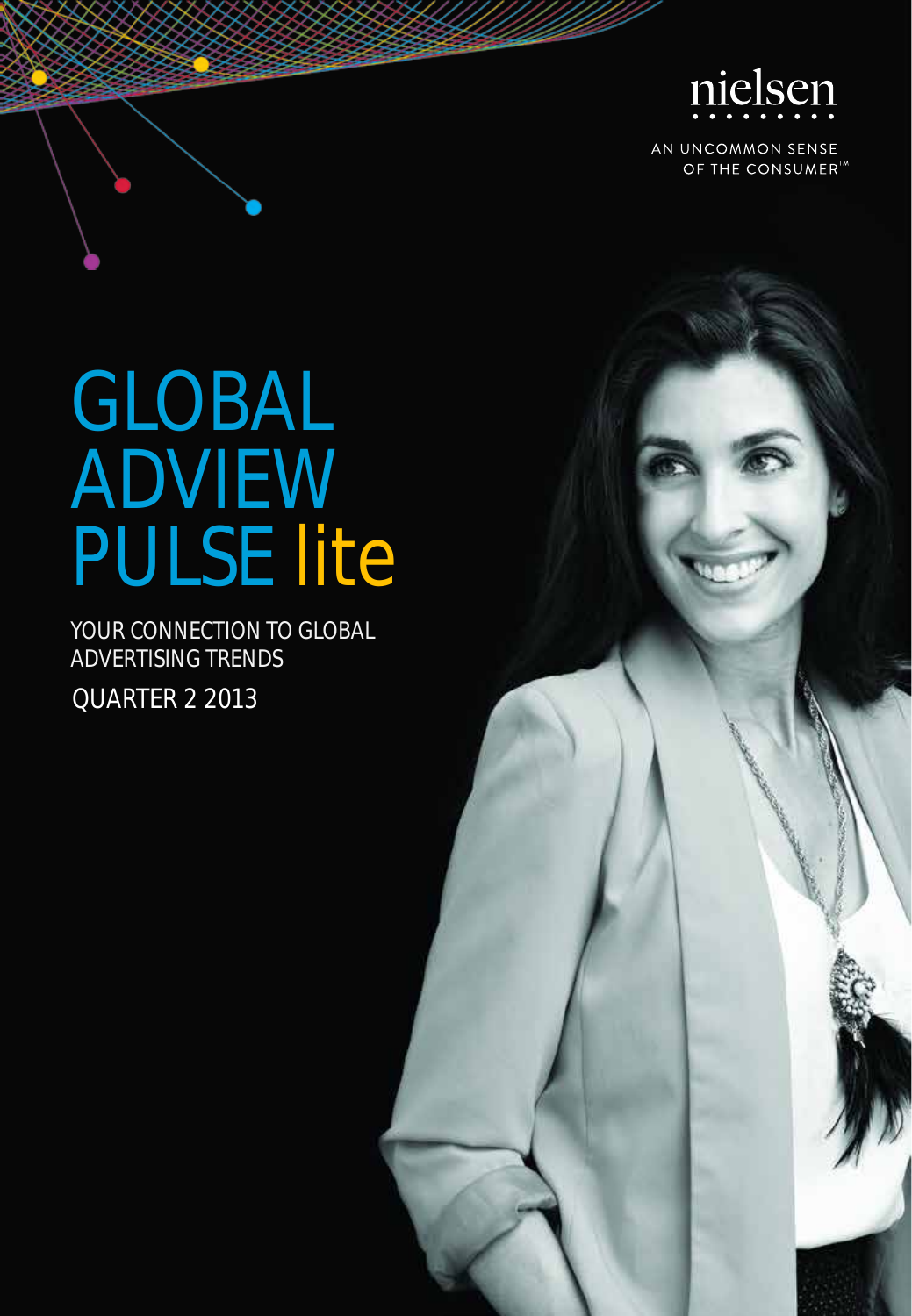

## GLOBAL ADVIEW PULSE

QUARTER 2 2013 YOUR CONNECTION TO GLOBAL ADVERTISING TRENDS

# SPOTLIGHT ON

Get a deeper view on your industry of interest with the Global AdView Pulse SPOTLIGHT

Trends by media type, region and country, focusing on the industry of your choice

Categories available for purchase are: Food, Drinks, Housekeeping Products, OTC remedies, Cosmetics & Toiletries, Clothing & accessories, Financial, Travel & Tourism, Motor Cars, Telecommunications

> Request now your free sample at: globaladview@nielsen.com

> > Contacts: E-mail: globaladview@nielsen.com Phone: +31 20 3988 216/213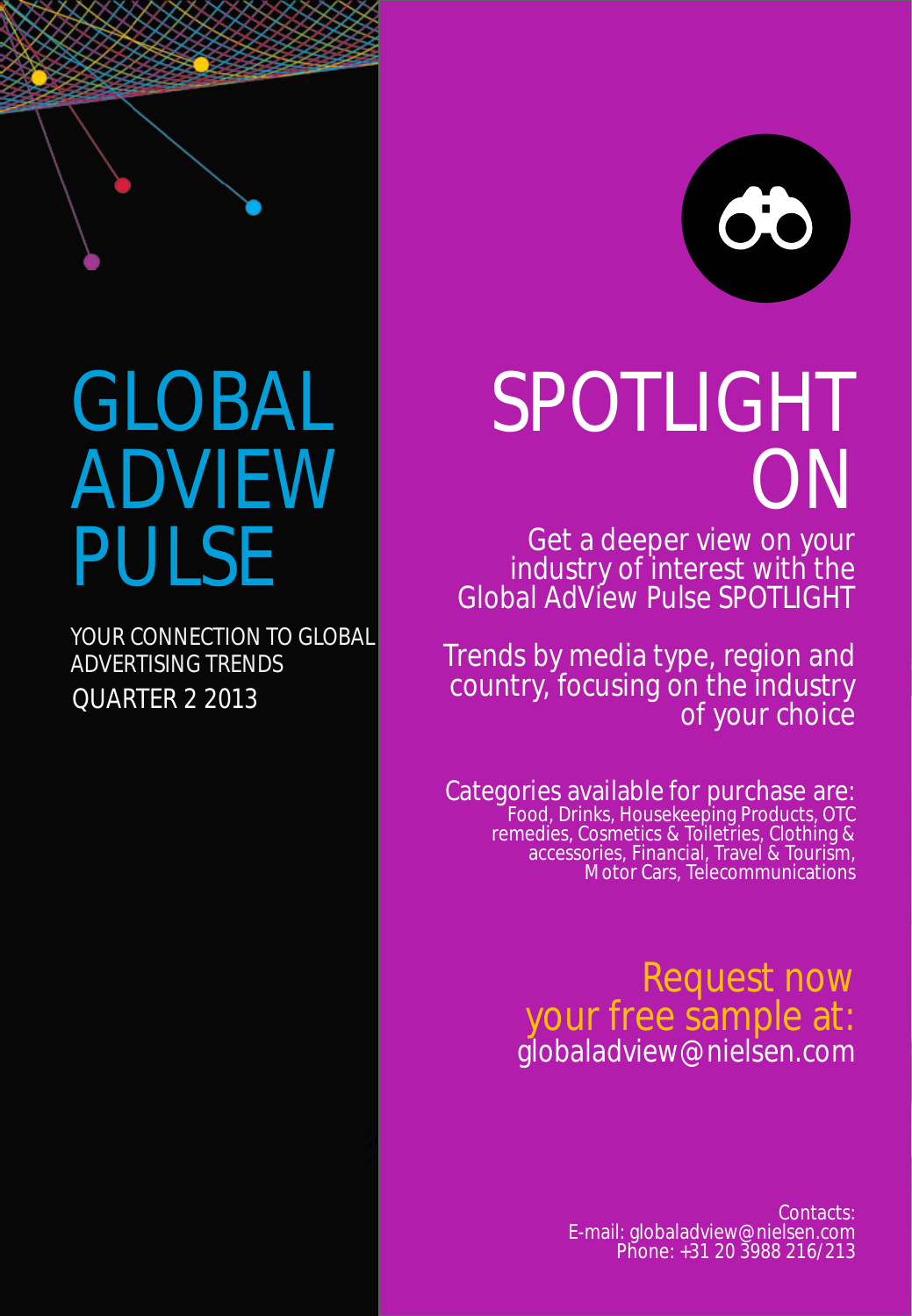

#### © **The Nielsen Company, 2013**

This report, in full or in part, cannot be reproduced or transmitted in any form or by any means without written permission of Nielsen Global AdView.

While every effort has been made in the preparation of this report to ensure accuracy of the content, Nielsen Global AdView, cannot accept any liability in respect of errors or omissions or for any losses or consequential losses arising from such errors or omissions. Readers will appreciate that the contents are only as up-to-date as their availability and compilation and printing schedules will allow, and are subject to change during the natural course of events.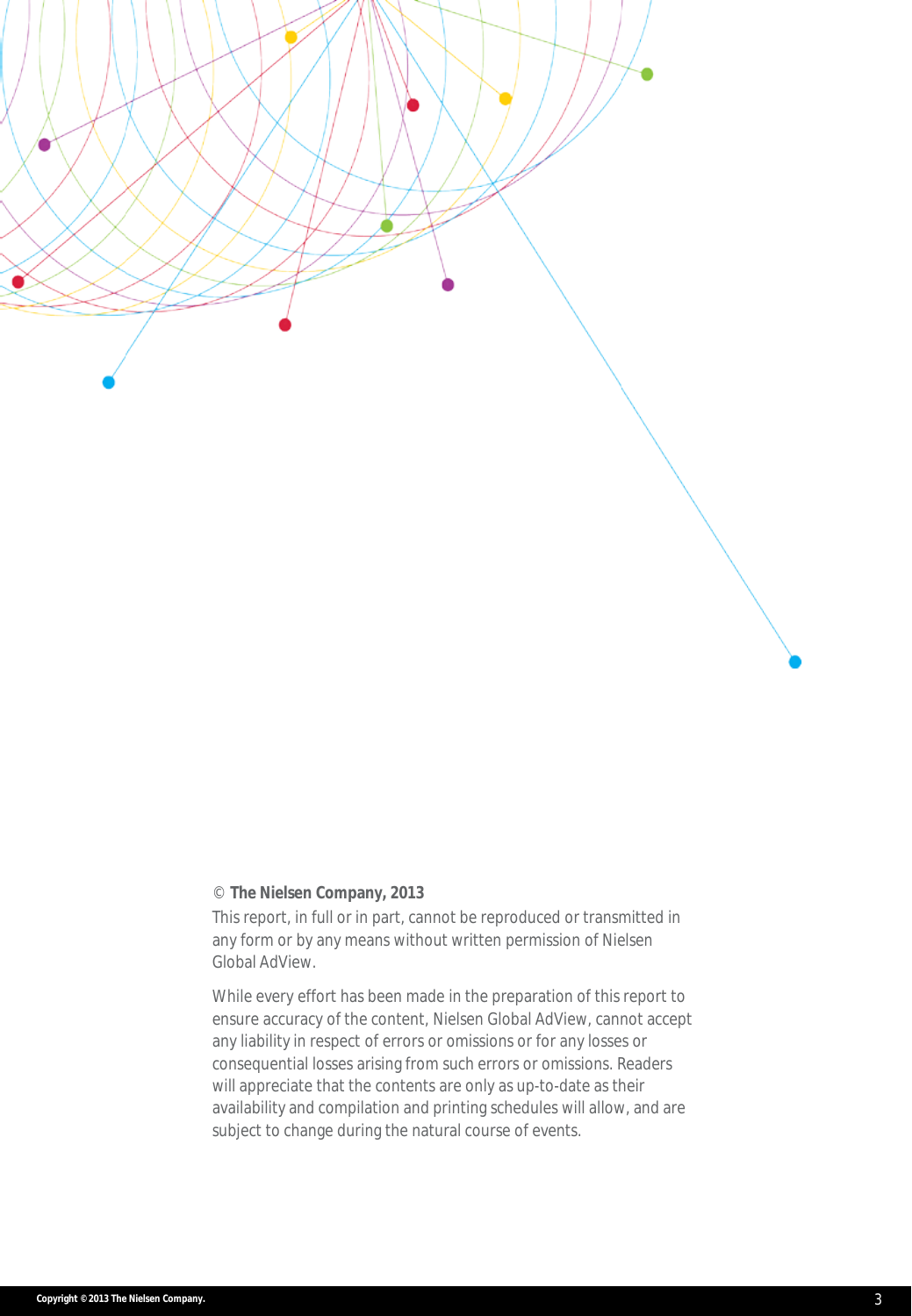## WORLD TRENDS YEAR TO DATE

**Copyright ©2013 The Nielsen Company.** 4

**HARABARA**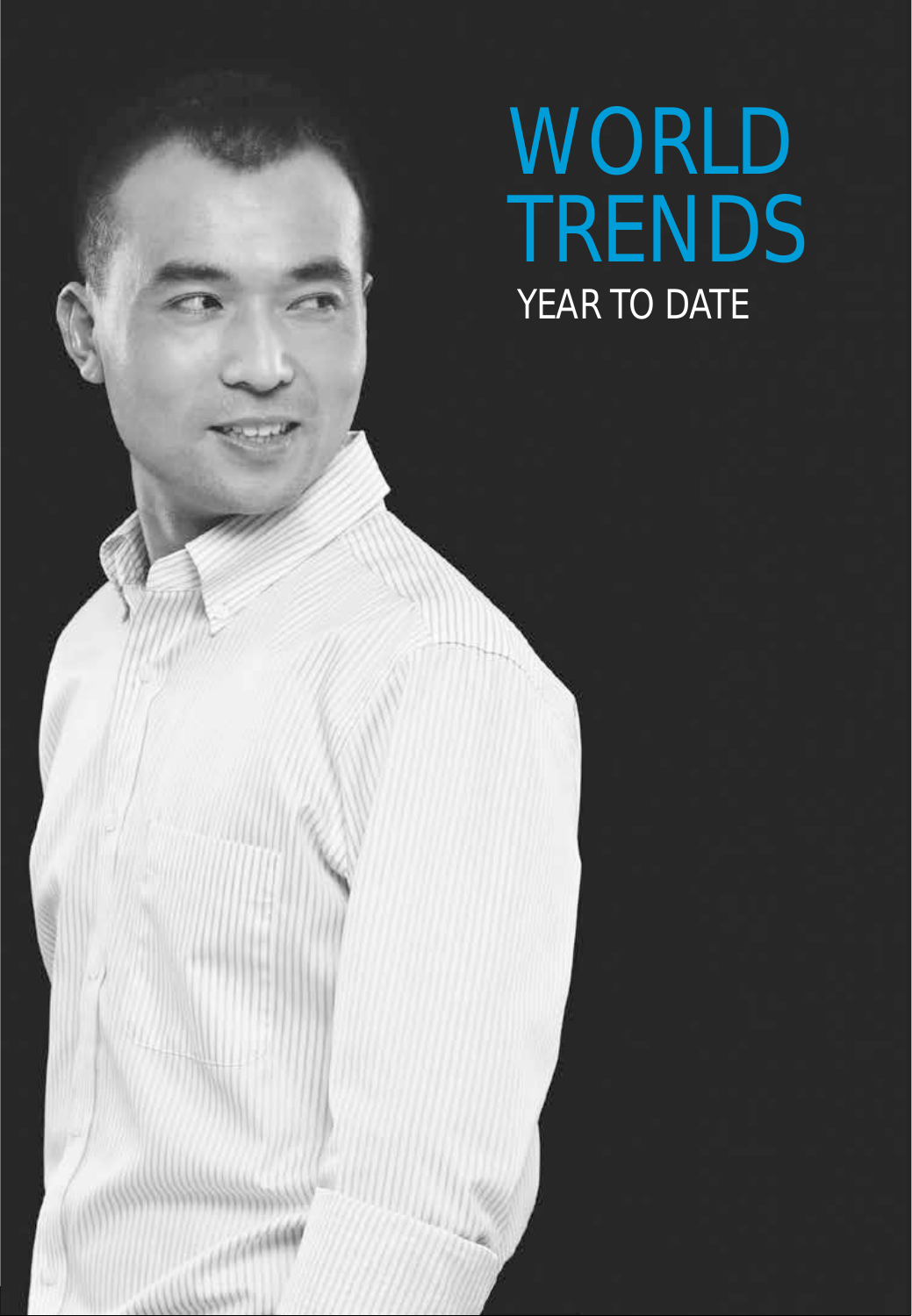## GLOBAL ADVERTISING **TRENDS** YFAR TO DATF

### MAIN EVENTS

- Global consumer confidence increases one point from Q1 to 94
- European consumer confidence holds steady for three consecutive quarters
- US economy posts better than expected results
- The civil war in Syria continues with increased potential of international intervention

### MAIN FACTS

- Advertising grows 3.5 percent during Q2, and 2.8 percent for the first half of 2013
- Asia Pacific and Latin America lead the growth with healthy increases during the first half of 2013
- Advertisers pour investments into display Internet, which jumps 26.6 percent YTD



### ADVERTISING EXPENDITURE TREND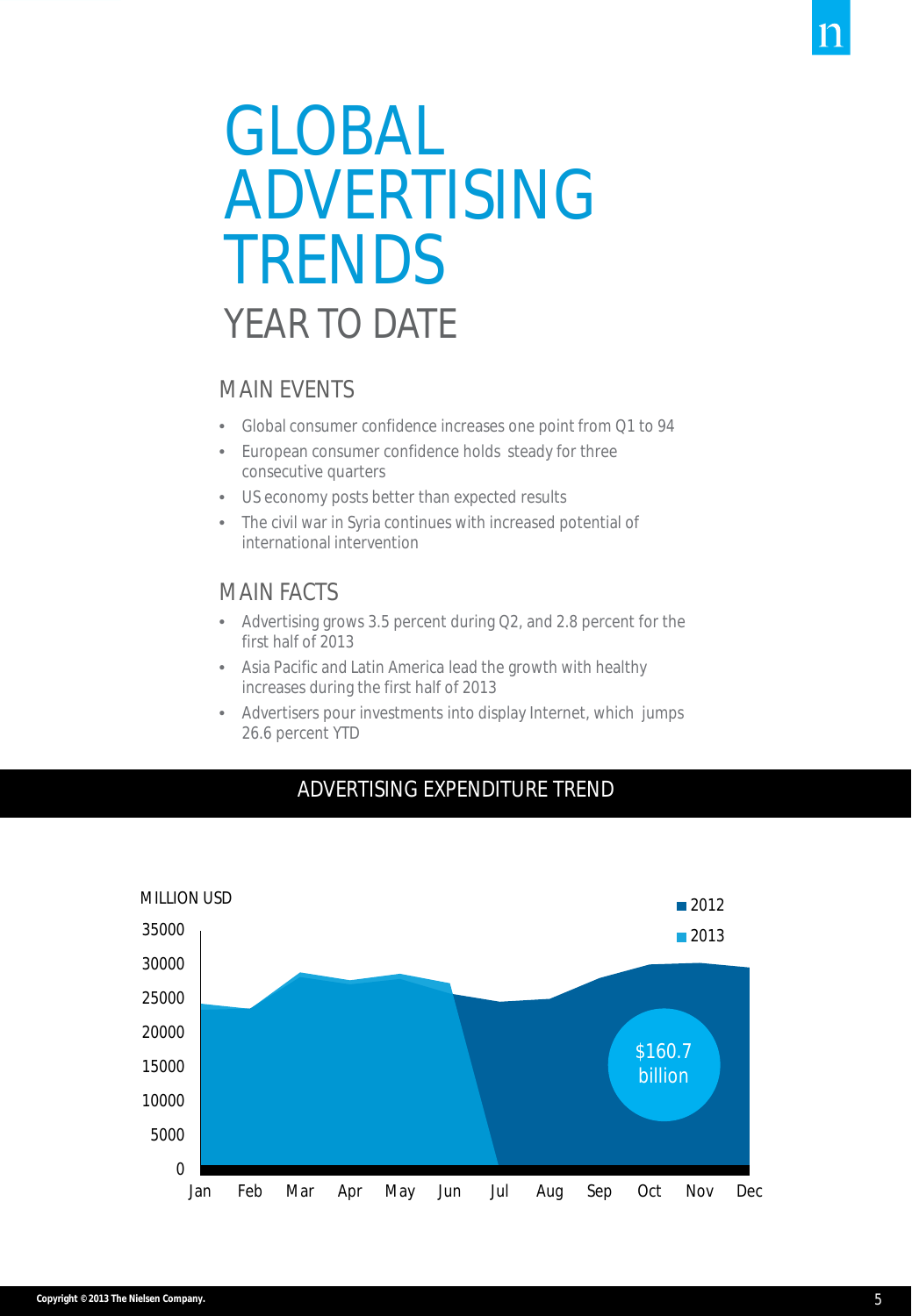

## YEAR ON YEAR % CHANGE BY MONTH



### **MACRO ECONOMIC TRENDS**

- GDP (constant prices) $* + 3.3\%$
- Consumer Prices\* + 3.8%
- Nielsen Consumer Confidence Index: 94\*\* (+1 compared to Q1 2013)

*\*2013 vs. 2012 forecasts \*\*Q2 2013 survey*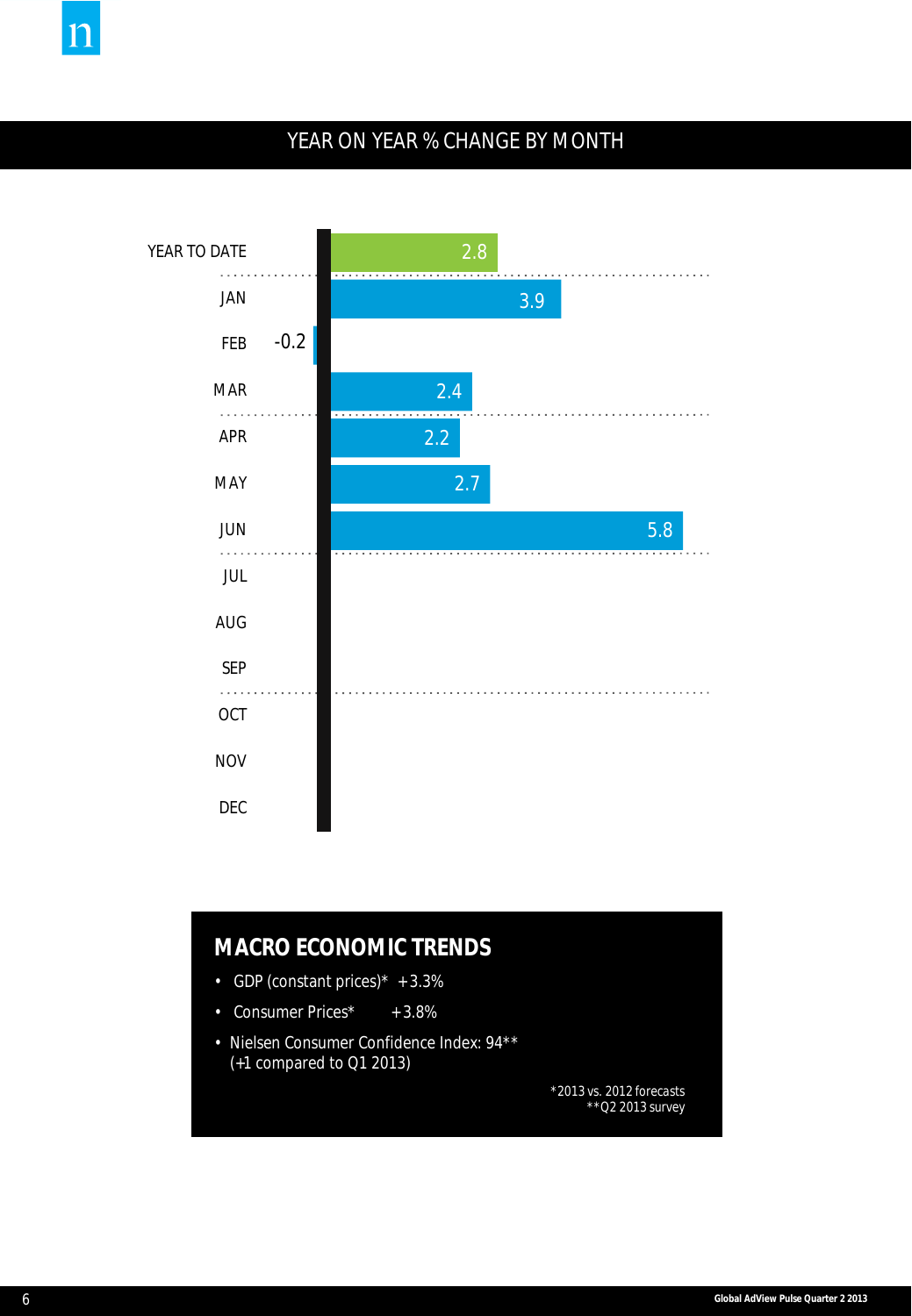## GLOBAL AD SPENDING GAINS MOMENTUM IN  $\bigcap$

Global advertising expenditures continued to increase gradually in the second quarter of 2013, growing 3.5 percent from Q2 2012, and 2.8 percent from the year-to-date (January to June), according to Nielsen's quarterly Global AdView Pulse report. Although marketers remain conservative with advertising budgets, Latin America continues its pattern of healthy growth with a 13.1 percent increase YTD.

All regions contributed to global growth for the first half of the year except Europe, which remains modest with ad budgets amidst the region's continued fiscal crisis, resulting in a 6 percent decline for the period. Despite this, ad spend is recovering globally, with growth of 3.9 percent in the Middle East & Africa, 2.7 percent in North America and a more substantial 6.4 percent in Asia Pac.

Argentina contributed significantly to growth for Latin America with nearly 30 percent growth and in the Asia Pacific, Indonesia, China, Malaysia, and the Philippines all contributed to the region's ad spend growth with double-digit increases for the first half of 2013. In Europe, Norway, Switzerland, and Greece were the only countries where ad spend increased while the rest of the countries in the region unsurprisingly declined.

While Television advertising unsurprisingly retained its spot as the most favored medium through which to reach consumers (with investments increasing 4.2% for the first half of 2013), display Internet spending skyrocketed 26.6 percent during the same period, fueled by large increases from Latin America and the Asia Pacific.

Industry & Services advertising (namely the Industry, Agriculture, and Property category) climbed 7.2 percent for the year-to-date—marking the highest percentage increase in ad investments for first half of 2013.

FMCG advertising increased 5.7 percent, with healthy investments in the Cosmetics & Toiletries, Drinks, and Housekeeping Products categories.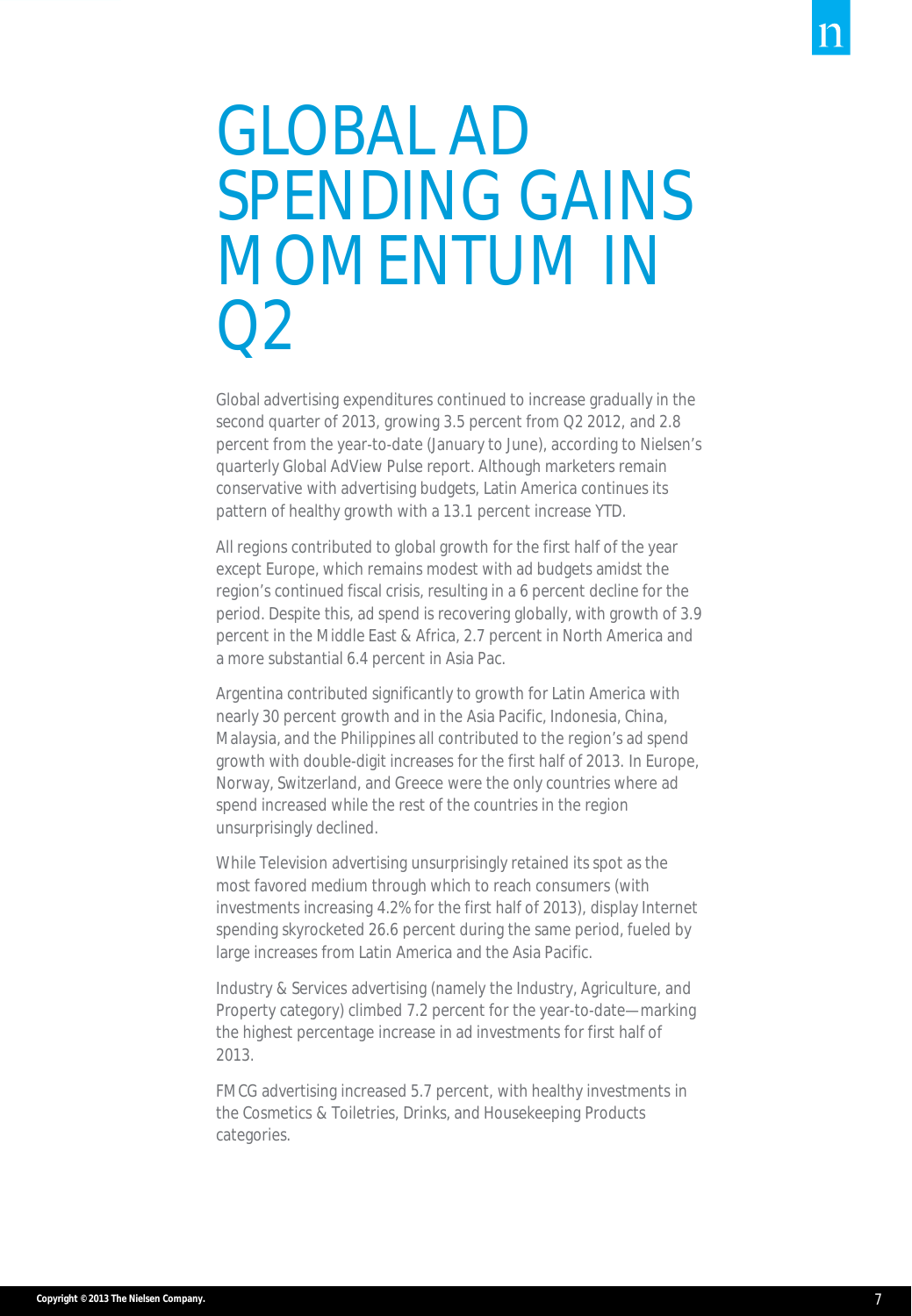## TRENDS TO WATCH

Though Europe's advertising budget cuts deepened in the second quarter, signs of optimism are popping up globally.

With better-than-expected economic results from the US in the second quarter (and increased momentum in the country's advertising market), and subtle signs that declines in some of the hardest hit markets in Europe are finally bottoming out, Nielsen will be watching to see if the global advertising market continues to gain speed in the second half of 2013.

*\* based mainly on estimated net figures*

### REGIONS - YEAR ON YEAR % CHANGE

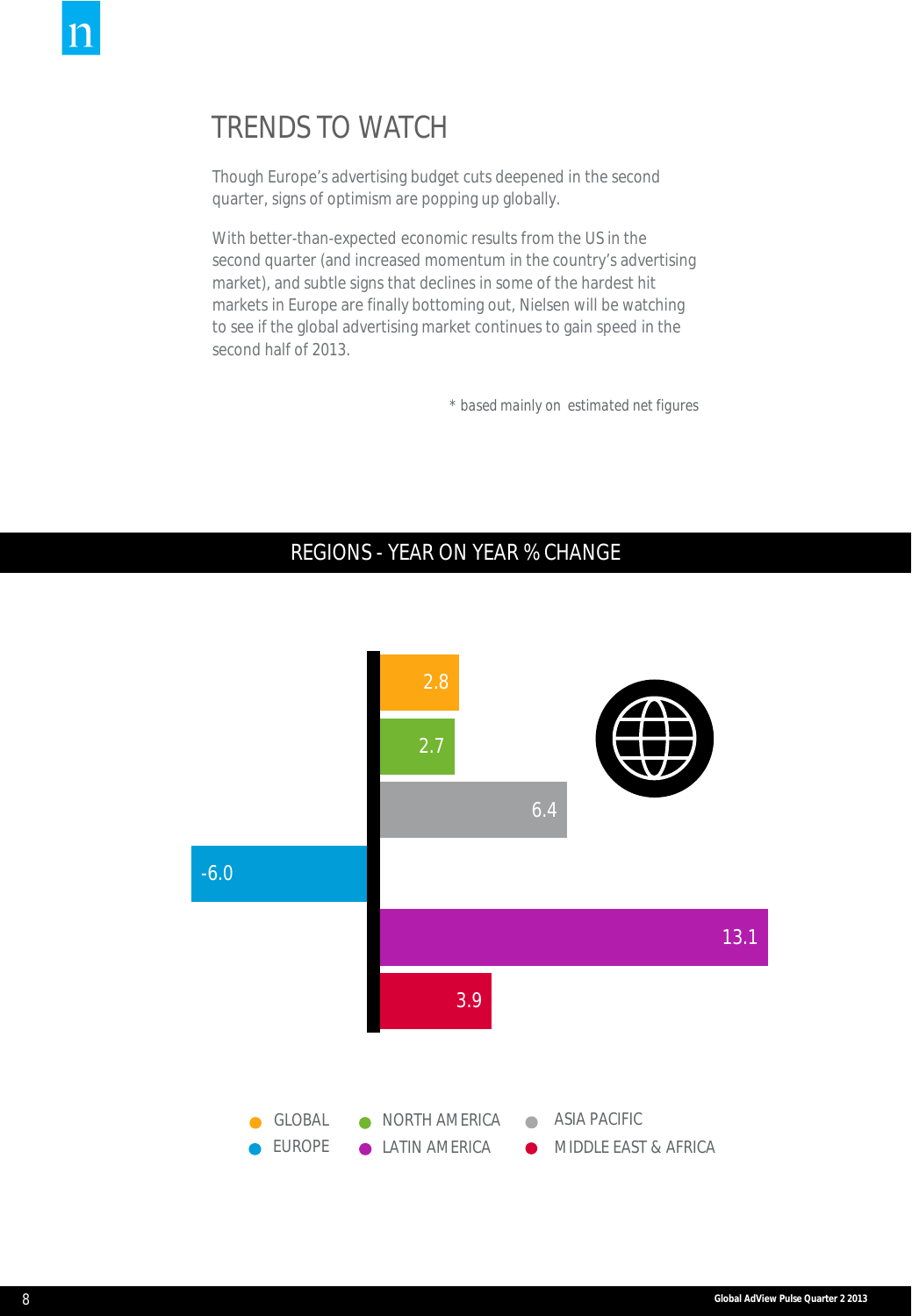## MEDIA TYPES

The second quarter of 2013 followed suit of the first, according to Nielsen's quarterly Global AdView Pulse report, continuing in the same vein with Television as the front-running media format based on ad spend with 57.6 percent media share and 4.2 percent year over year global growth for the first half of 2013. All regions except the embattled European region contributed to Television's growth.

Other than Television, traditional media took some hits to ad spend budgets in the first half of 2013, with spending in Newspapers, Magazines and Radio all declining in the second quarter (-2.0%, -1.9% and -0.9%, respectively). Despite this, the three hold the second third and fourth ranks based on share of media spend. Ad spend in Cinema took the largest hit of all media types this quarter, with a 5.9 percent drop for the period, as all regions declined except Latin America.



Television remains the most favored means on communicating with customers with a  $57.6$ percent share of spend.

## MEDIA -- % CHANGE YEAR TO DATE

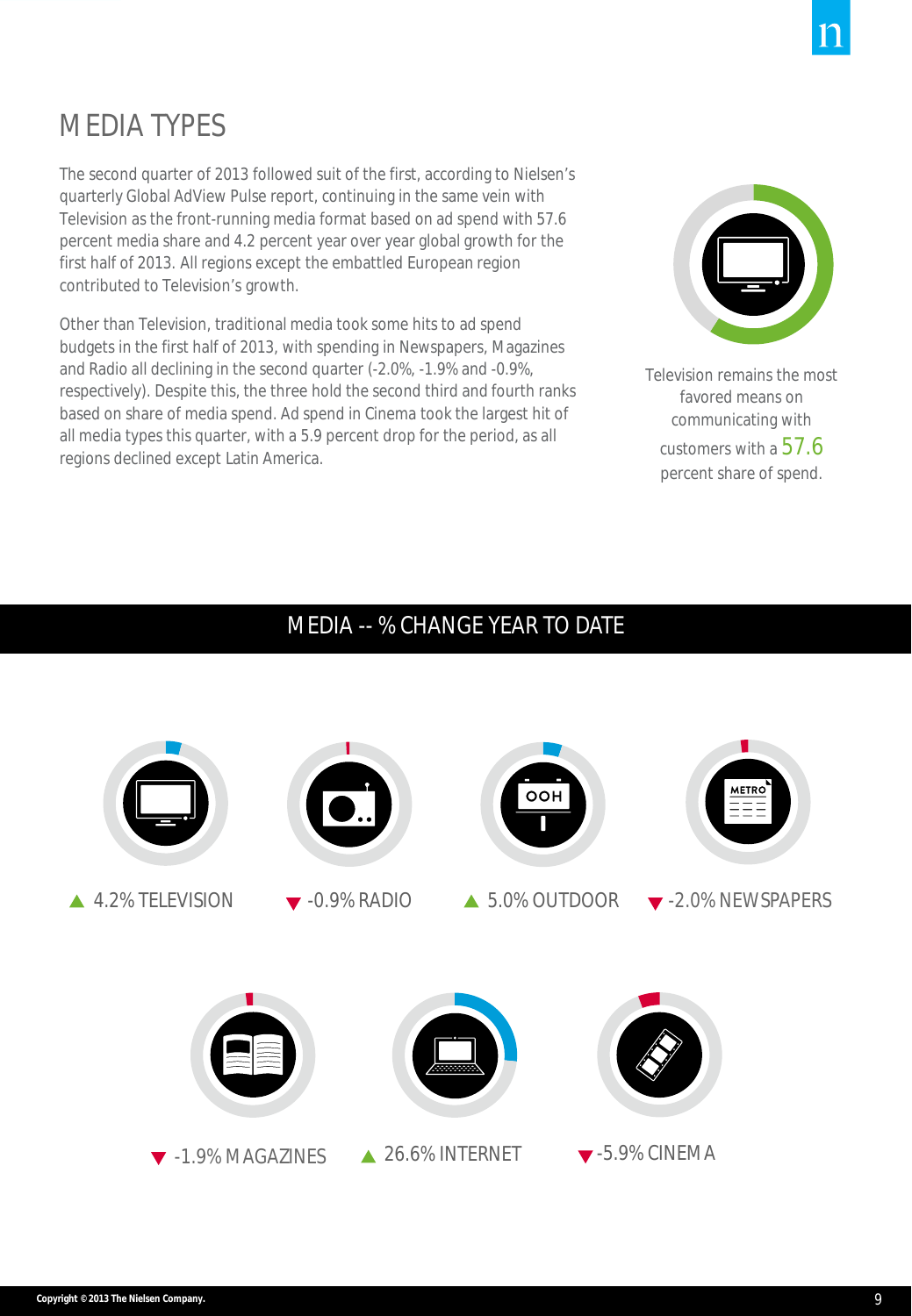## MEDIA TYPES - CONTINUED

Display Internet advertising, though measured in a smaller subset of countries, continued to experience double-digit increases in the first half of the year with a 26.6 percent growth over the comparable period in 2012. As was the case in the first quarter of the year, Asia Pac and Latin America contributed heavily to this growth with increases of 43 and 38.5 percent respectively.

Outdoor ad spend grew 5 percent and was the only media type to grow in all regions measured.

### MEDIA - % SHARE OF SPEND - YEAR TO DATE



## MEDIA BY REGION – YEAR-ON-YEAR % CHANGE, YEAR TO DATE

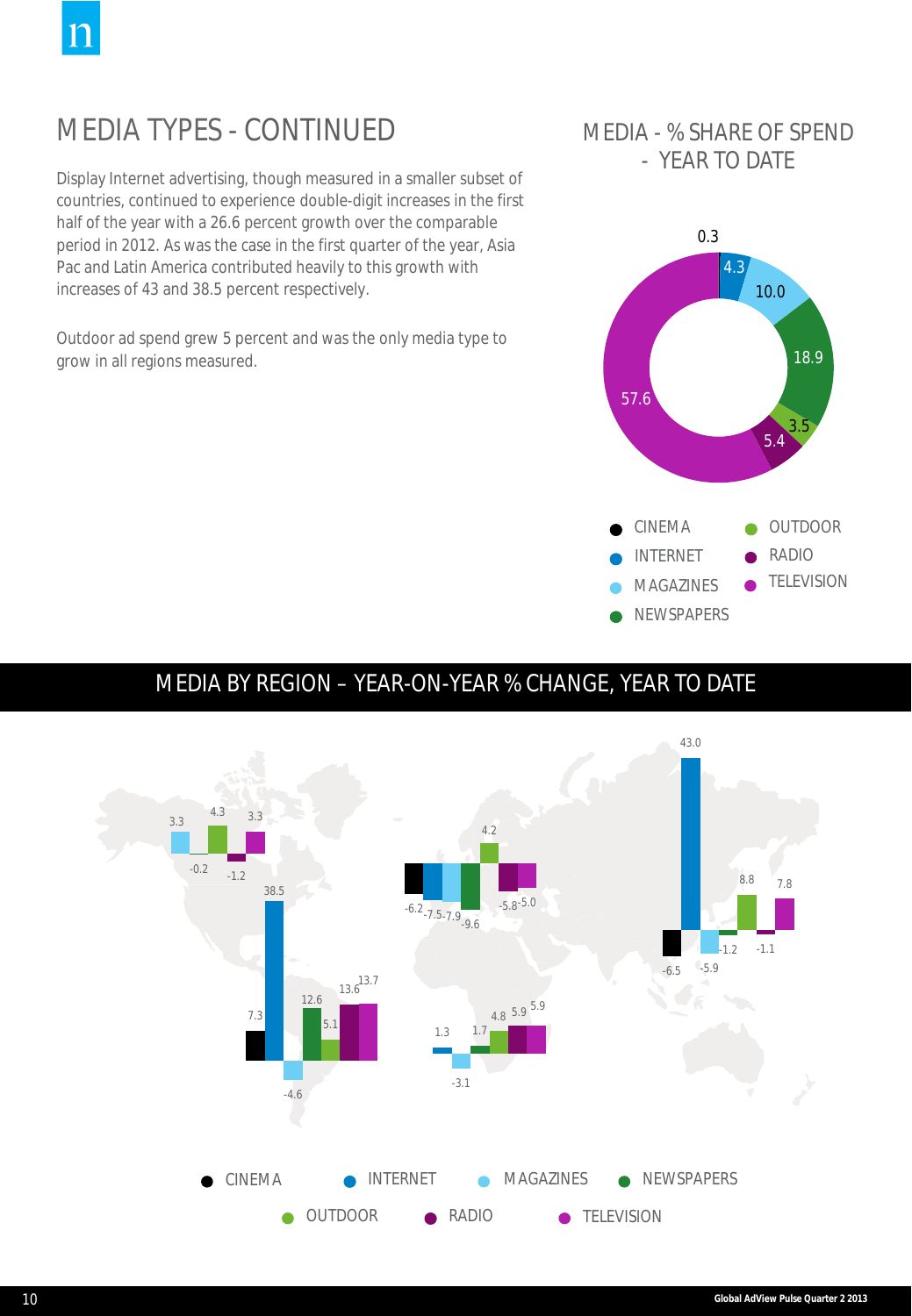## MACRO SECTORS

Industry & Services and FMCG advertising saw the biggest percentage gains in spending during the first half of 2013, at 7.2 percent and 5.7 percent respectively.

The Industry & Services macro sector, driven by advertising in the Property category, saw an impressive 23.3 percent increase in Asia Pacific.

The growth in FMCG was driven by an increase in Drinks advertising, with Cold Drinks advertising spiking in the Asia Pacific in the lead-up to the warmer summer months.

Automotive advertising, on the other hand, declined by -3.1 percent during the first half of 2013—fueled by a -9.8 percent decline in the Asia Pacific. Automotive advertisers were still active in North America, Latin America, and the Middle East & Africa, however—with the latter two regions increasing Automotive advertising budgets into the doubledigits.

## SECTORS - % SHARE OF SPEND - YEAR TO DATE



## SECTORS - % CHANGE YEAR TO DATE

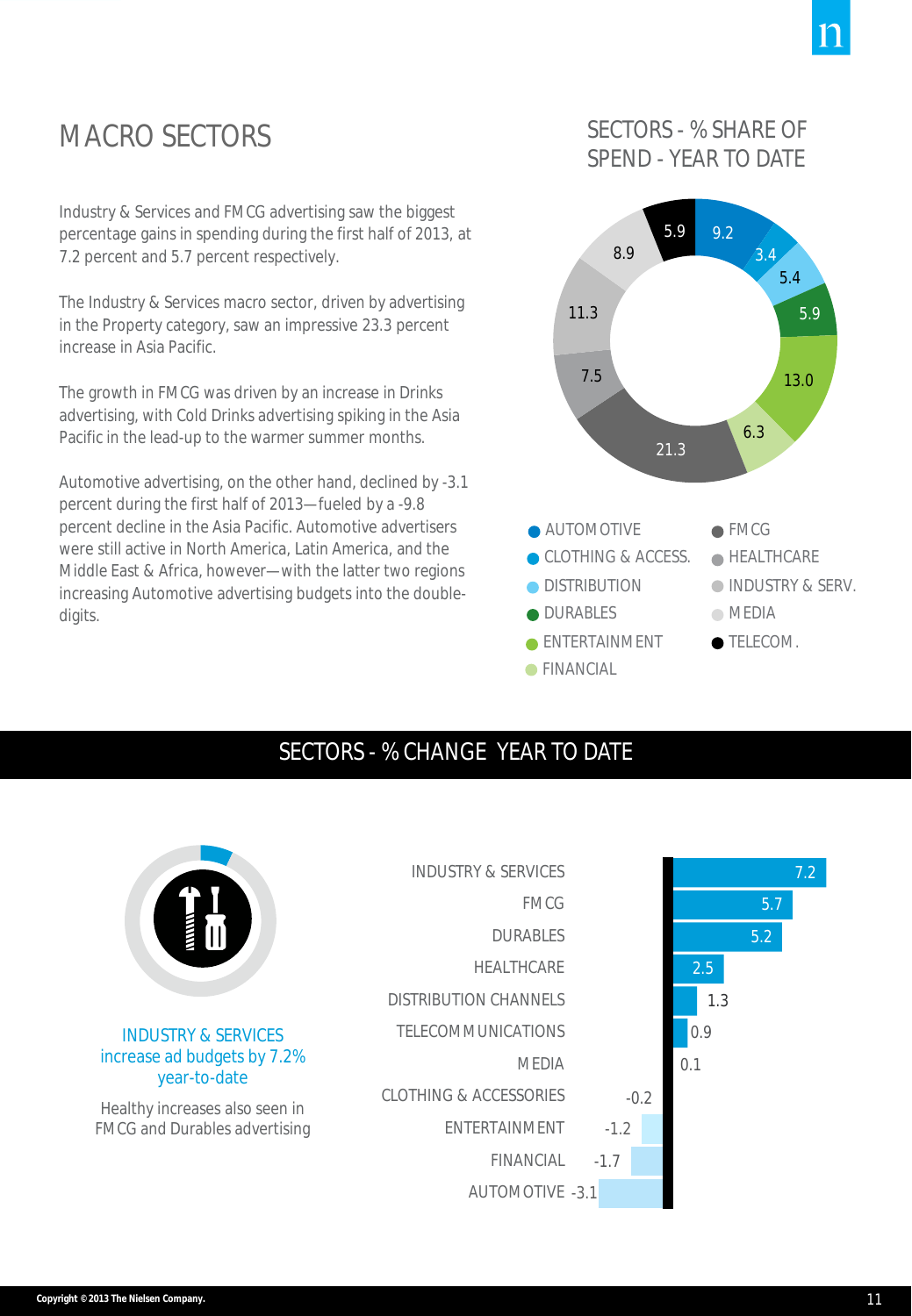

17

## CATEGORIES RANK AND % SHARE OF SPEND, YTD



AUTOMOTIVE MEDIA & PUBLISHING HEALTHCARE ENTERTAINMENT COSMETICS & TOILETRIES FOOD FINANCIAL TELECOMMUNICATIONS DISTRIBUTION CHANNELS DRINK INSTITUTIONS INDUSTRY, AGRICULTURE & PROPERTY CLOTHING & ACCESSORIES FURNISHINGS & DECORATION TRANSPORT & TOURISM BUSINESS SERVICES LEISURE PRODUCTS HOUSEKEEPING PRODUCTS INFORMATION TECHNOLOGY DOMESTIC APPLIANCES ENERGY TOBACCO

### TOP 20 GLOBAL SPENDERS, YTD

PROCTER & GAMBLE UNILEVER L'OREAL FORD MOTOR COMPANY GENERAL MOTORS TOYOTA MCDONALD'S AT&T VOLKSWAGEN GROUP NESTLE

HONDA MOTOR MICROSOFT **PEPSICO** TIME WARNER THE COCA COLA COMPANY NISSAN **MARS** JOHNSON & JOHNSON SAMSUNG ELECTRONICS PFIZER



9.2 8.9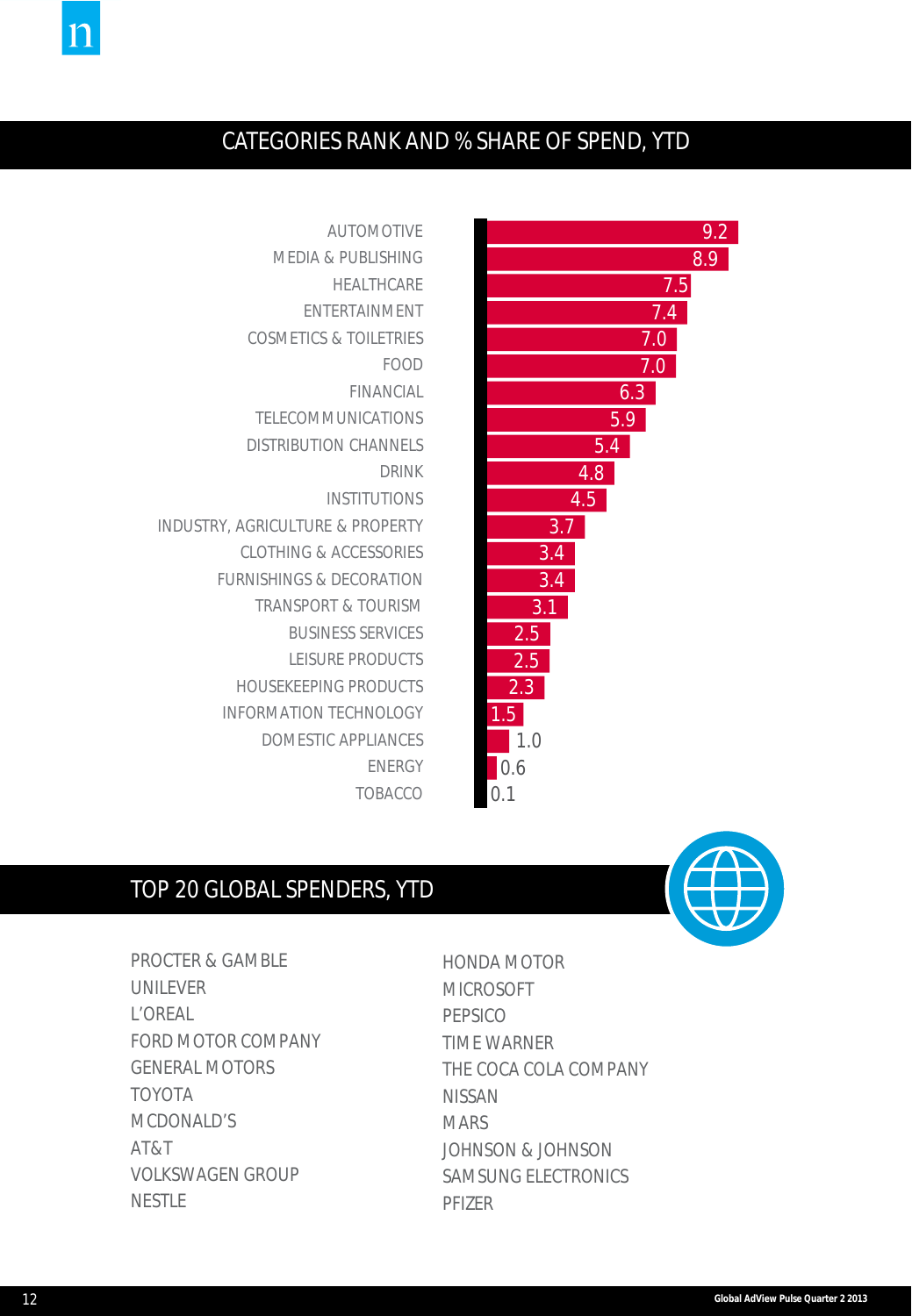## METHODOLOGY **NOTES**

(E)

**Copyright ©2013 The Nielsen Company.** 13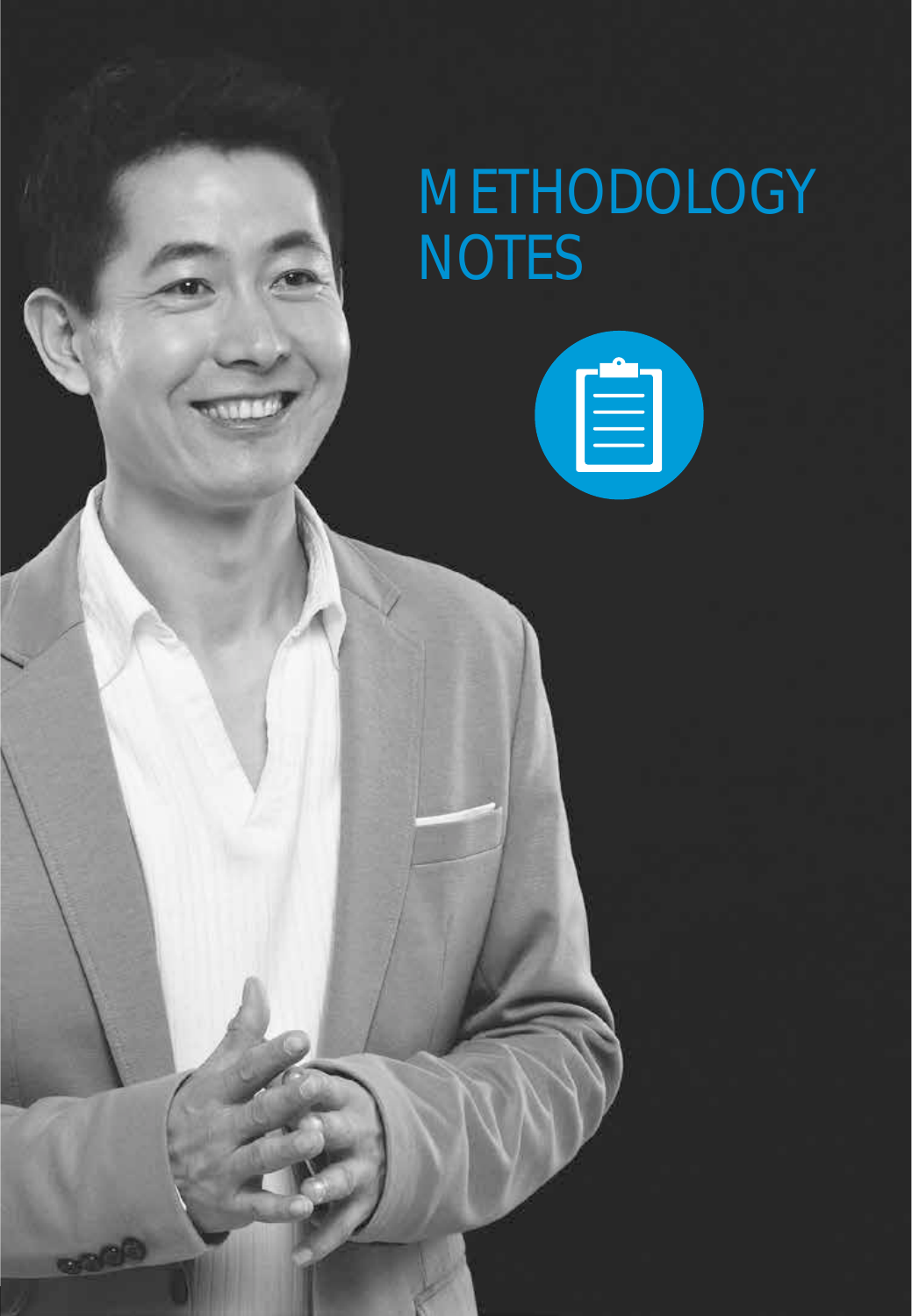## METHODOLOGY

The information included in this report has been compiled, harmonized and produced by **Nielsen Global AdView**.

The Nielsen Global AdView Pulse reports on advertising expenditure for Argentina, Australia, Bahrain, Belgium, Brazil, Canada, China, Croatia, Egypt, Germany, Greece, Hong Kong, Indonesia, Ireland, Italy, Japan, Kuwait, Lebanon, Malaysia, Mexico, The Netherlands, New Zealand, Norway, Oman, Pan-Arab Media, Philippines, Portugal, Puerto Rico, Qatar, Saudi Arabia, Singapore, South Africa, South Korea, Spain, Switzerland, Taiwan, Thailand, Turkey, The United Arab Emirates, The United Kingdom, and The United States of America.

Pan-Arab Media refers to the media outlets in the Middle East that have significant viewership, readership or listenership in two or more markets and are not localized to only one market in the region. They do not represent a duplication with the coverage of each country and gather a significant amount of the advertising in the region.

| <b>AUSTRALIA</b>             | <b>NORWAY</b>            |
|------------------------------|--------------------------|
| BELGIUM*                     | PHII IPPINES             |
| CANADA                       | PUERTO RICO              |
| $CHINA**$                    | <b>SINGAPORE</b>         |
| CROATIA***                   | <b>SOUTH AFRICA</b>      |
| <b>GERMANY</b>               | <b>SOUTH KOREA</b>       |
| <b>INDONESIA</b>             | SWITZERLAND****          |
| <b>IRELAND (REPUBLIC OF)</b> | <b>TAIWAN</b>            |
| <b>ITALY</b>                 | <b>THAILAND</b>          |
| <b>MALAYSIA</b>              | <b>TURKEY</b>            |
| THE NETHERLANDS              | UNITED KINGDOM           |
| NFW 7FAI AND                 | UNITED STATES OF AMERICA |

### THE MEDIA GROUP WITHIN NIELSEN, IS THE DATA SOURCE FOR THE FOLLOWING COUNTRIES:

*\* Provided by Mediaxim \*\*Provided by Nielsen CC Data \*\*\* AGB Nielsen in association with Ipsos \*\*\*\* In association with Media Focus*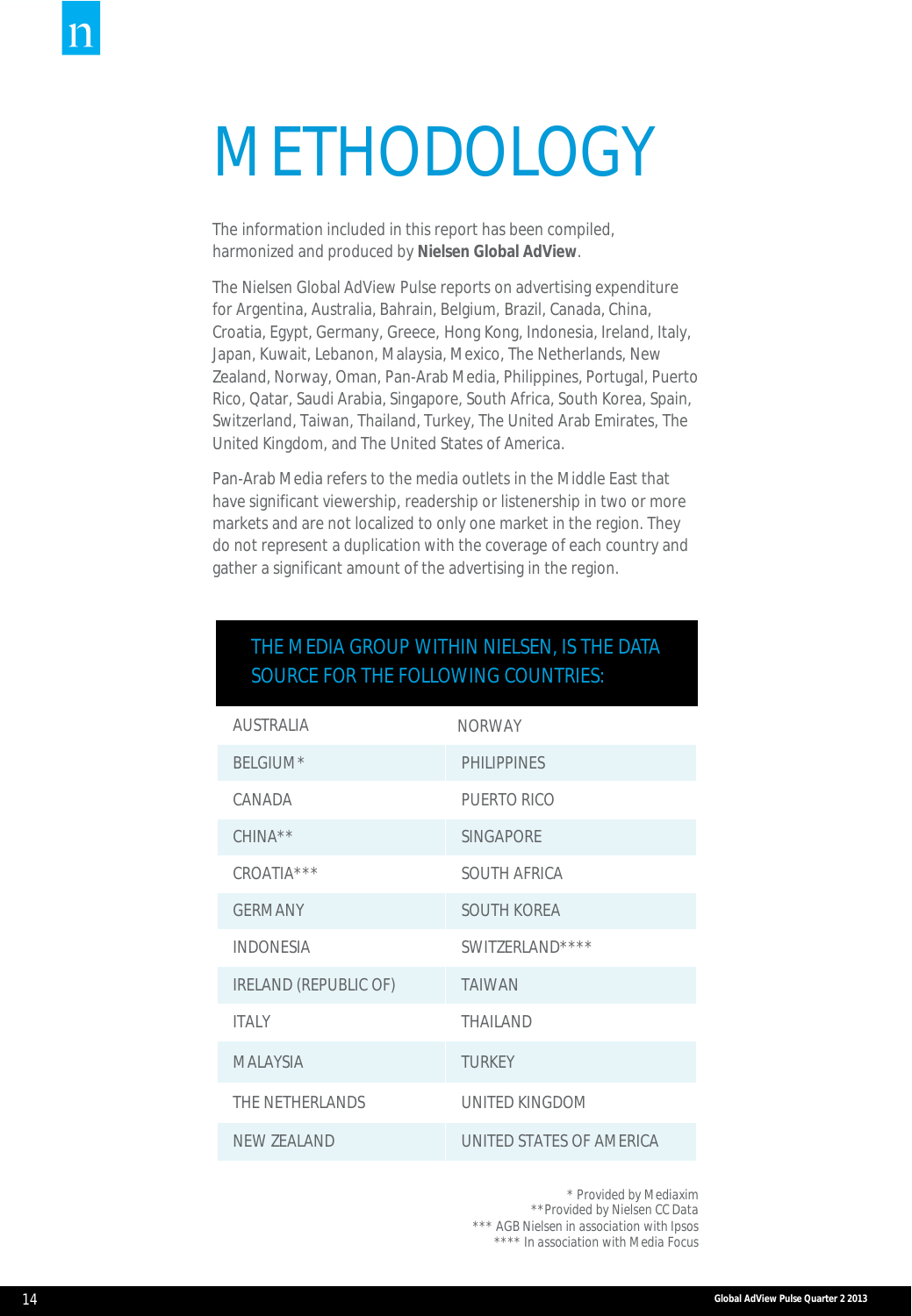### THE DATA SOURCES FOR THE OTHER COUNTRIES INCLUDED IN THE REPORT ARE:

| Argentina:      | <b>IBOPE</b>                    |
|-----------------|---------------------------------|
| <b>Bahrain</b>  | PARC (Pan Arab Research Centre) |
| Brazil:         | <b>IBOPE</b>                    |
| Egypt:          | PARC (Pan Arab Research Centre) |
| Greece:         | Media Services                  |
| Hong Kong:      | admanGo                         |
| Japan:          | Nihon Daily Tsushinsha          |
| Kuwait:         | PARC (Pan Arab Research Centre) |
| Lebanon:        | PARC (Pan Arab Research Centre) |
| Mexico:         | Nielsen IBOPE                   |
| Oman            | PARC (Pan Arab Research Centre) |
| Pan-Arab Media: | PARC (Pan Arab Research Centre) |
| Portugal:       | Mediamonitor                    |
| Oatar           | PARC (Pan Arab Research Centre) |
| Saudi Arabia:   | PARC (Pan Arab Research Centre) |
| Spain:          | Arce Media                      |
| UAE:            | PARC (Pan Arab Research Centre) |

The source for the macro-economic indicators is IMF (International Monetary Fund) – World Economic Outlook April 2013 (website: [www.imf.org\)](http://www.imf.org/).

The Nielsen Global Survey of Consumer Confidence and Spending Intentions was conducted between May 13–May 31, 2013 and polled more than 29,000 online consumers in 58 countries throughout Asia-Pacific, Europe, Latin America, the Middle East, Africa and North America. The sample has quotas based on age and sex for each country based on their Internet users, and is weighted to be representative of Internet consumers and has a maximum margin of error of ±0.6%. This Nielsen survey is based on the behavior of respondents with online access only. Internet penetration rates vary by country. Nielsen uses a minimum reporting standard of 60 percent Internet penetration or 10M online population for survey inclusion. The China Consumer Confidence Index is compiled from a separate mixed methodology survey among 3,500 respondents in China. The Nielsen Global Survey, which includes the Global Consumer Confidence Index, was established in 2005.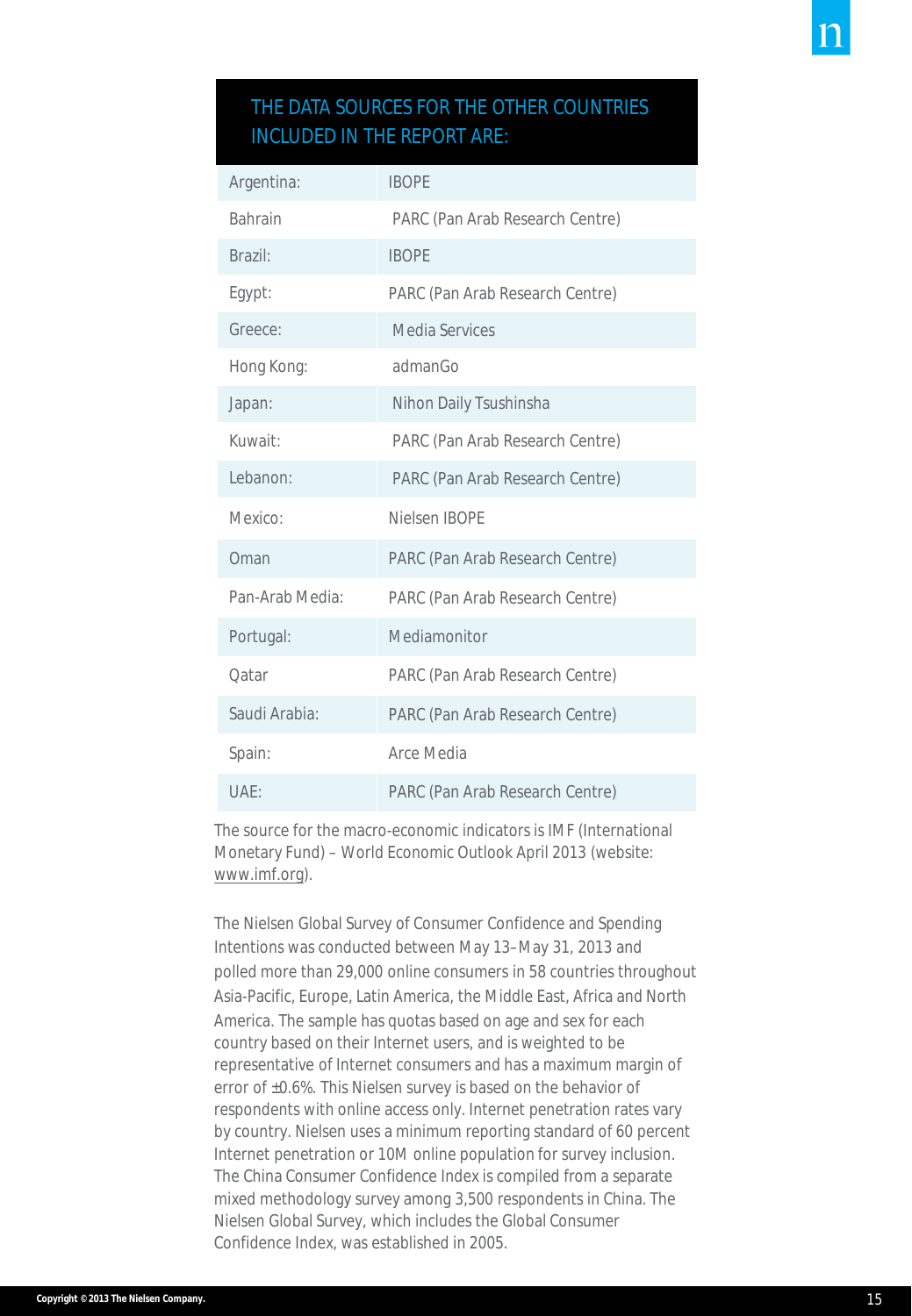Figures are expressed in Million USD and are estimated net with Nielsen Global AdView estimated weighting factors, except for Australia, Ireland and the UK which are estimated net at source. USA and Spanish figures are based on apples-to-apples comparisons to the previous year, both in terms of coverage and methodology, in order to give a more accurate representation of the trends. The source for the exchange rates is OANDA (website: www.oanda.com) and the rate applied to all figures is the 2012 yearly average.

In order to reflect the most accurate picture for media type trends and macro-sector trends, the methodology used for each may differ. Adjustments and estimates necessary to represent the media type trends accurately may not be suitable for the macro-sector trends. In some cases a direct comparison is therefore not possible.

## MAP OF THE REPORT

- **World Trend:** this section includes all territories and relates to the following media types : Television, Newspapers, Magazines, Radio, Internet, Outdoor, and Cinema.
- **Regions:** this section includes spend on Television, Newspapers, Magazines, Radio, Internet, Outdoor, and Cinema. Each region includes the following countries:
	- **North America**: Canada, United States of America.
	- **Asia Pacific**: Australia, China, Hong Kong, Indonesia, Japan, Malaysia, New Zealand, Philippines, Singapore, South Korea, Taiwan, Thailand.
	- **Europe**: Belgium, Croatia, Germany, Greece, Ireland, Italy, The Netherlands, Norway, Portugal, Spain, Switzerland, Turkey, United Kingdom.
	- **Latin America:** Argentina, Brazil, Mexico, Puerto Rico.
	- **Middle East and Africa**: Bahrain, Egypt, Kuwait, Lebanon, Oman, Pan-Arab Media, Qatar, Saudi Arabia, South Africa, United Arab Emirates.

*Note: Pan-Arab Media refers to the media titles in the Middle East that have significant viewership, readership or listenership in two or more markets and are not localized to only one market in the region. They do not represent a duplication with the coverage of each country and gather a significant amount of the advertising in the region.*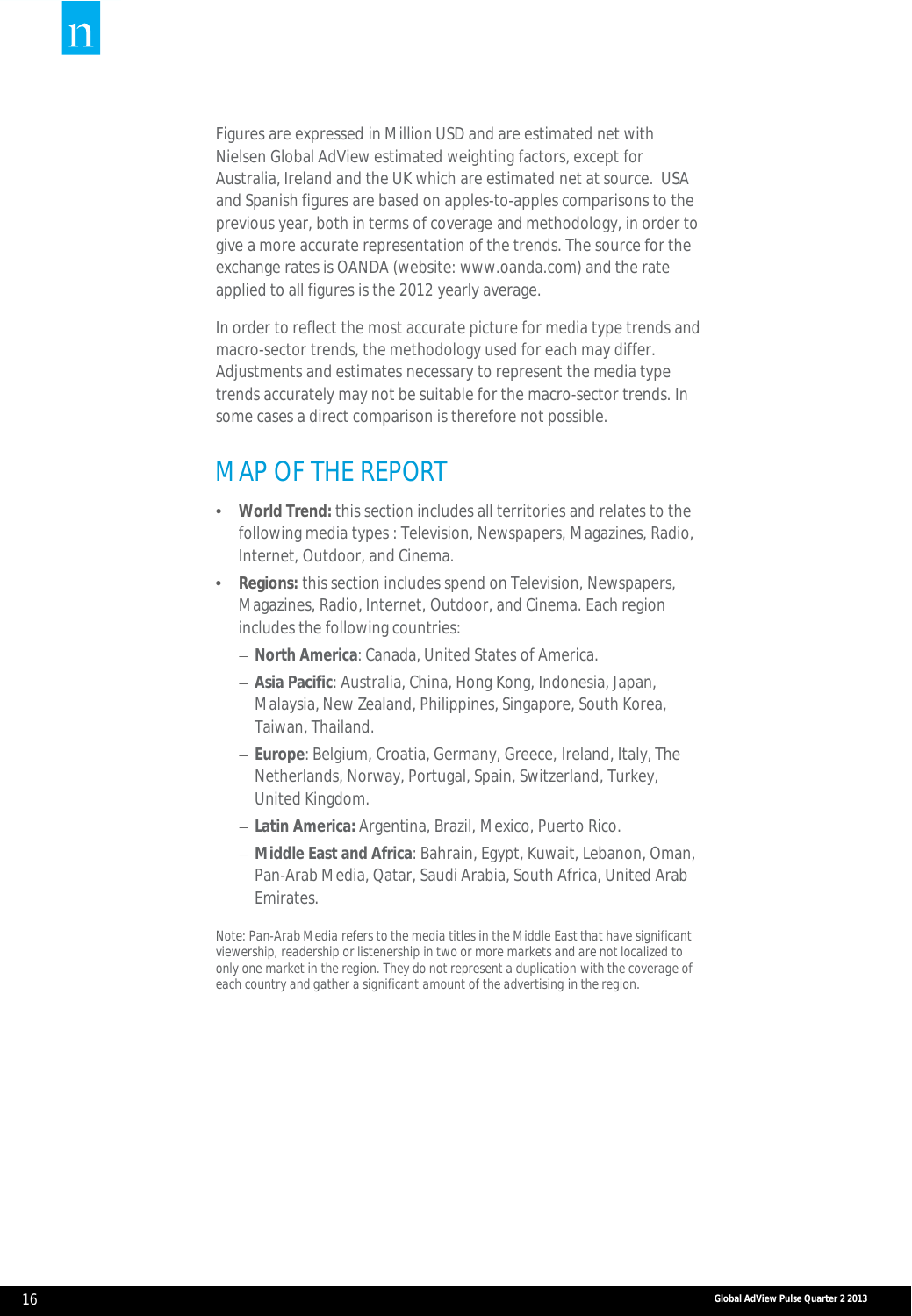

- **Country breakdown** refers to all major media types available in the country (Television, Newspapers, Magazines, Radio, Outdoor, Cinema, Internet).
- **Macro-sectors** include the following Categories:
	- **Automotive:** Automotive
	- **Industry & Services:** Business Services, Property, Institutions, Power & Water
	- **Clothing & Accessories:** Clothing & Accessories
	- **FMCG:** Cosmetics & Toiletries, Drinks, Food, Housekeeping Products, Tobacco
	- **Distribution Channels:** Distribution Channels (including also: Mail Order, Multiple Product Retailers, On-line shopping & generic on-line services, Corporate/Image and sponsorship Distribution Channels)
	- **Durables:** Domestic Appliances, Furnishings & Decoration, Information Technology
	- **Entertainment:** Entertainment, Leisure products, Transport & Tourism
	- **Financial**: Financial
	- **Healthcare**: Healthcare
	- **Media**: Media & Publishing
	- **Telecommunications**: Telecommunications

Macro-sectors and Categories are harmonized in order to allow consistency of comparison between regions and countries. They may therefore differ to how the local sectors and categories are built.

• **Top 20 global spenders:** this ranking has been compiled to show the top 20 spenders at corporate/holding company level. Using each of the businesses comprising these international corporations at a local level the cumulative total has been reported. The top 20 global spenders rank is based on the Nielsen countries included in this review plus Spain, Portugal and Hong Kong. For the remaining countries the advertiser detail is not available in a way that can be included in the global ranking.



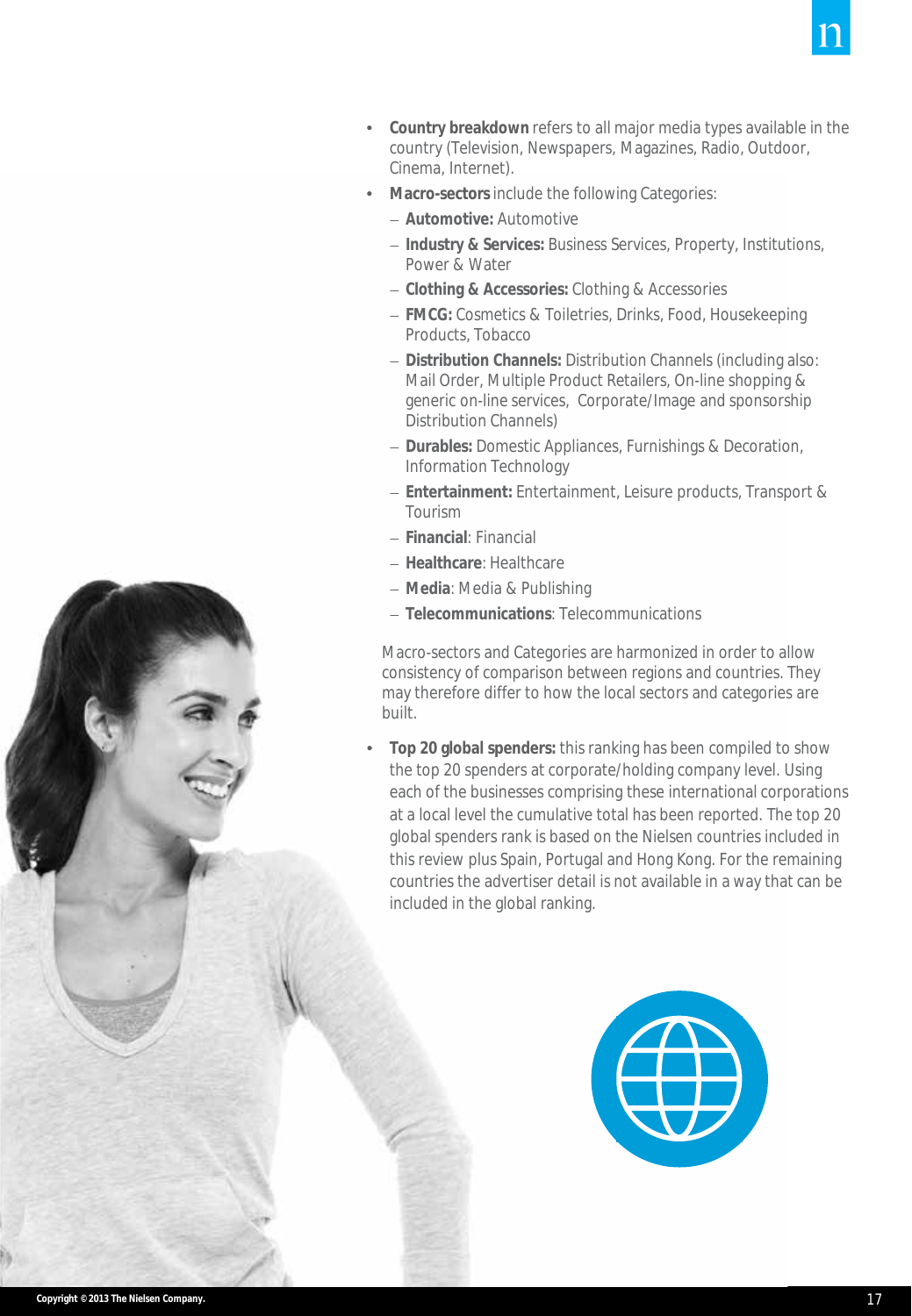### **CONTACT**

E-mail: globaladview@nielsen.com

#### NIELSEN GLOBAL ADVIEW

Nielsen Global AdView provides information on what advertisers are spending, where and how, in more than 80 countries. With a deep and complete knowledge of local market advertising trends, ad spend, creatives, and TV gross rating points (GRPs) can be compiled, linked and harmonized at brand and product level to enable quick strategic insight into competitive activity within a client's own product sector.

#### ABOUT NIELSEN

Nielsen Holdings N.V. (NYSE: NLSN) is a global information and measurement company with leading market positions in marketing and consumer information, television and other media measurement, online intelligence and mobile measurement. Nielsen has a presence in approximately 100 countries, with headquarters in New York, USA and Diemen, the Netherlands.

Copyright © 2013 The Nielsen Company. All rights reserved. Nielsen and the Nielsen logo are trademarks or registered trademarks of CZT/ACN Trademarks, L.L.C. Other product and service names are trademarks or registered trademarks of their respective companies. 13/6326



AN UNCOMMON SENSE OF THE CONSUMER<sup>TM</sup>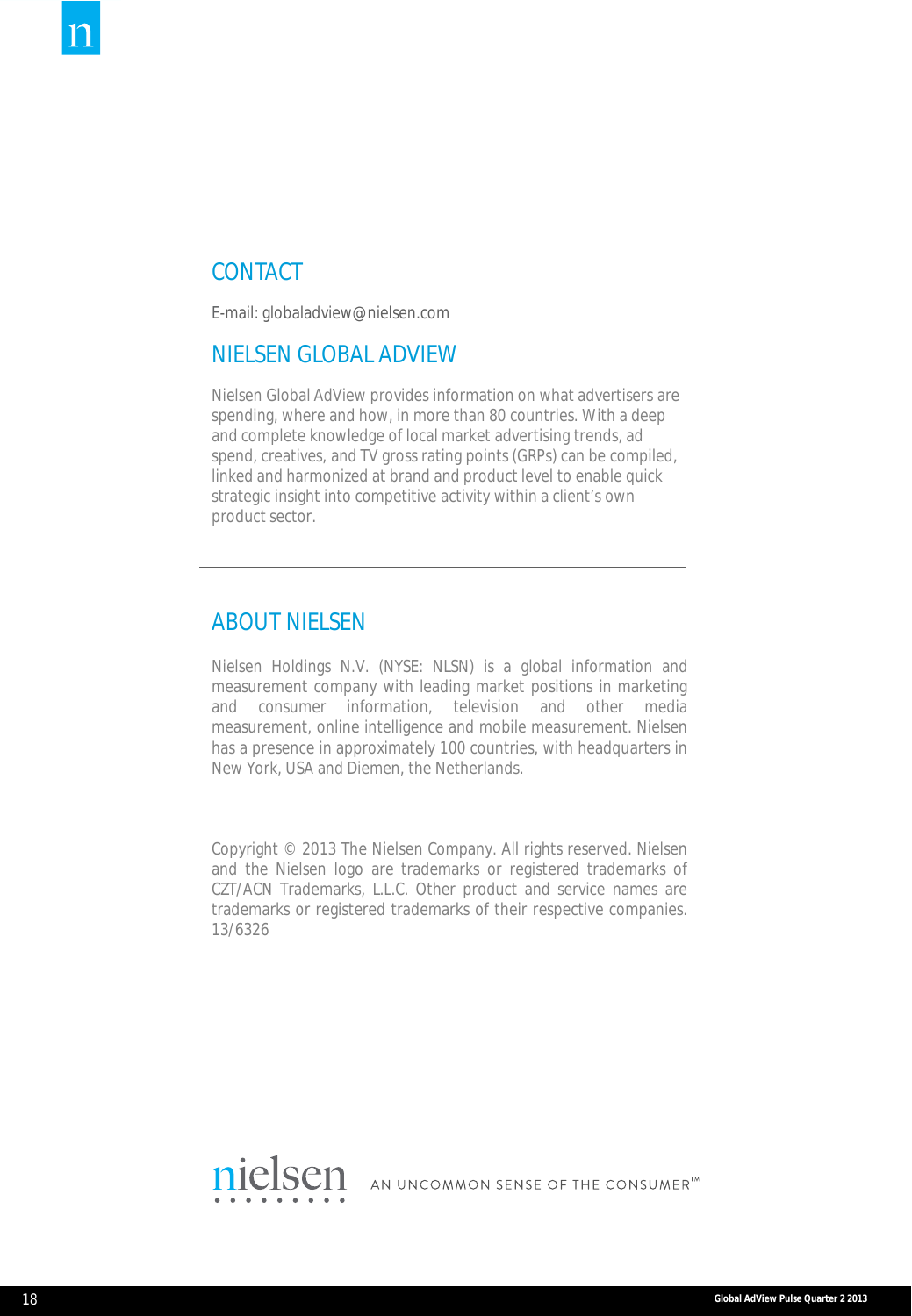

# GLOBAL ADVIEW PULSE

YOUR CONNECTION TO GLOBAL ADVERTISING TRENDS

QUARTER 1 2013



## SNEAK PREVIEW

Get your FREE SAMPLE of the Global AdView Pulse full edition to have a preview of how the full content looks like

Request your sample now at: globaladview@nielsen.com



19 **Global AdView Pulse Quarter 2 2013**





trends

By media type and sector

By region and country

Interested in a full subscription instead? Please contact us to find out how to subscribe

> Contacts: E-mail: globaladview@nielsen.com Phone: +31 20 3988 216/213